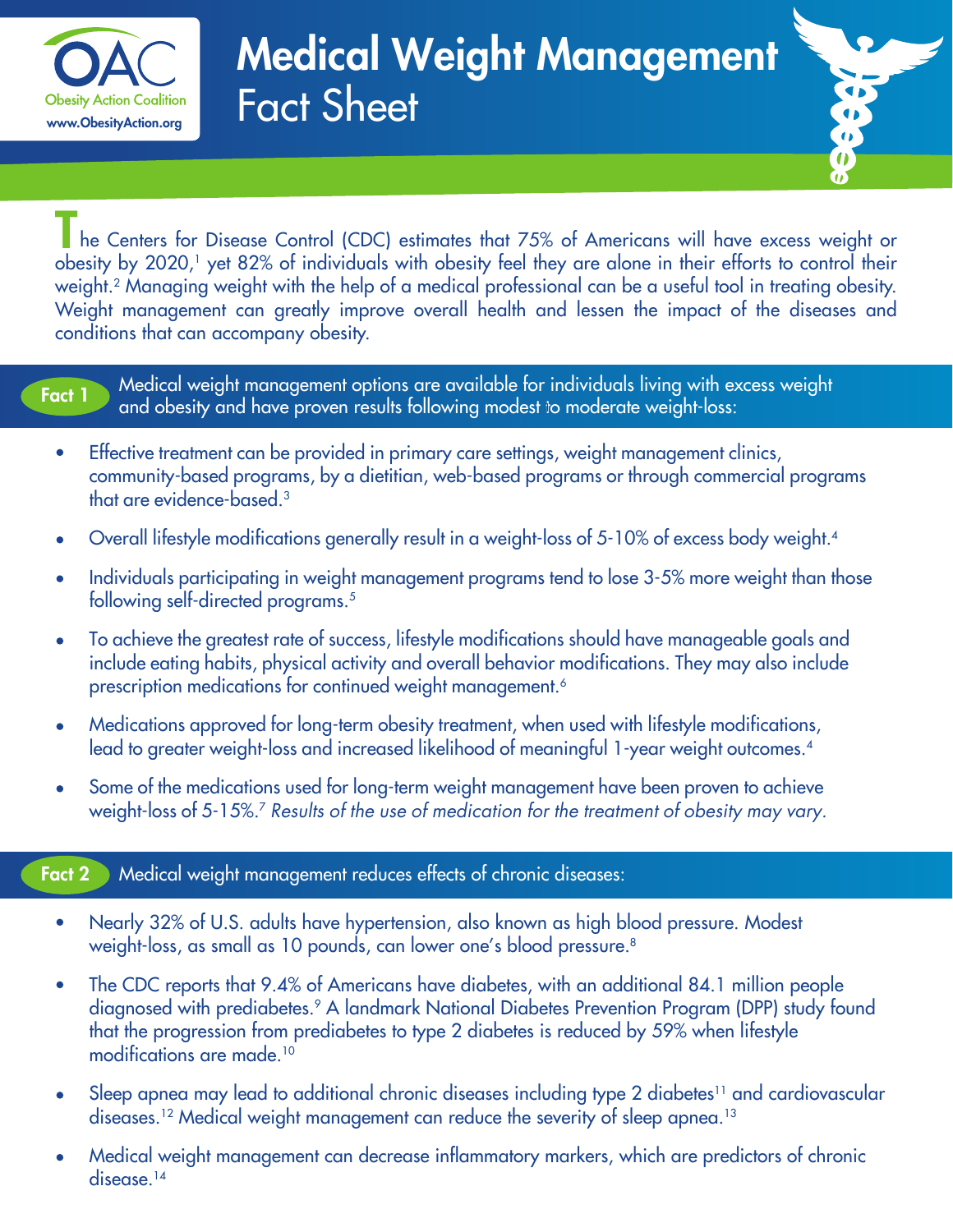

Fact 3 Medical weight management provided by an obesity medicine physician is a resource for patients affected by excess weight or obesity:

- Obesity medicine physicians are committed to providing evidence-based treatments for obesity through  $\bullet$ a comprehensive approach including lifestyle modifications. These modifications include healthy eating, physical activity, prescription medicines and surgical treatment options.15
- Working with an obesity medicine physician can significantly improve the patient experience. It can  $\bullet$ also increase results through continued counseling and a range of treatment options including referrals to dietitians, exercise physiologists, physiologists and bariatric surgeons.<sup>14, 16</sup>

### Fact 4 Minorities and middle-aged adults suffer from higher rates of obesity:

- Non-Hispanic blacks have the highest age-adjusted rates of obesity (48.1%) followed by Hispanics  $\bullet$ (42.5%), non-Hispanic whites (34.5%), and non-Hispanic Asians (11.7%).17
- Obesity is higher among middle-aged adults (age 40-59 years; 40.2%) and older adults (age 60 and  $\bullet$ over; 37.0%) than among younger adults (age 20–39; 32.3%).17

# Fact 5 The costs and health effects of being overweight and living with obesity are high:

- Just over 70% of Americans are currently overweight, with nearly 40% having obesity.<sup>1,2</sup>  $\bullet$
- Excess weight is associated with the development of additional chronic diseases such as: type 2  $\bullet$ diabetes, high blood pressure, high cholesterol, heart disease, stroke, gallbladder disease, sleep apnea and osteoarthritis. The risk for developing these diseases can increase as an individual's weight increases. And the overall risk of developing diabetes can double for people with obesity rather than excess weight.<sup>18</sup>
- Around 75% of people with severe obesity have at least one other health- related condition (type 2  $\bullet$ diabetes, hypertension, sleep apnea, etc.) which can increase the risk of premature death.<sup>19</sup>
- The National Institutes of Health (NIH) reports that adults dealing with severe obesity are most likely to  $\bullet$ die from cancer, diabetes or heart disease, and that years of lost life could be as high as 14 when compared to a healthy adult of the same age.<sup>20</sup>
- A substantial and rising percentage of healthcare costs are associated with the treatment of obesity. In 2015, 7.91% of health spending went toward obesity-related illness and spending on obesity-related illness increased 29% between 2001 and 2015.21

Fact 6 Many individuals affected by excess weight and obesity do not have access to specialized care. Insurance coverage for medical weight management is not sufficient. This places an economic burden on the healthcare system as costs increase with disease progression:

- Offering medical treatment for obesity makes economic sense as these individuals are at risk for  $\bullet$ developing additional and costlier chronic diseases.18
- State and individual spending on obesity-related medical care varies by state. For example, in New  $\bullet$ York 10.9% of Medicaid spending was for obesity-related illness while Kentucky and Wisconsin each spent 20%.<sup>21</sup>
- In 2008 the total amount spent on medical costs associated with obesity was \$147 billion. That equates to an individual increase in health care costs of \$1,429 each year compared to an individual without obesity.<sup>22</sup>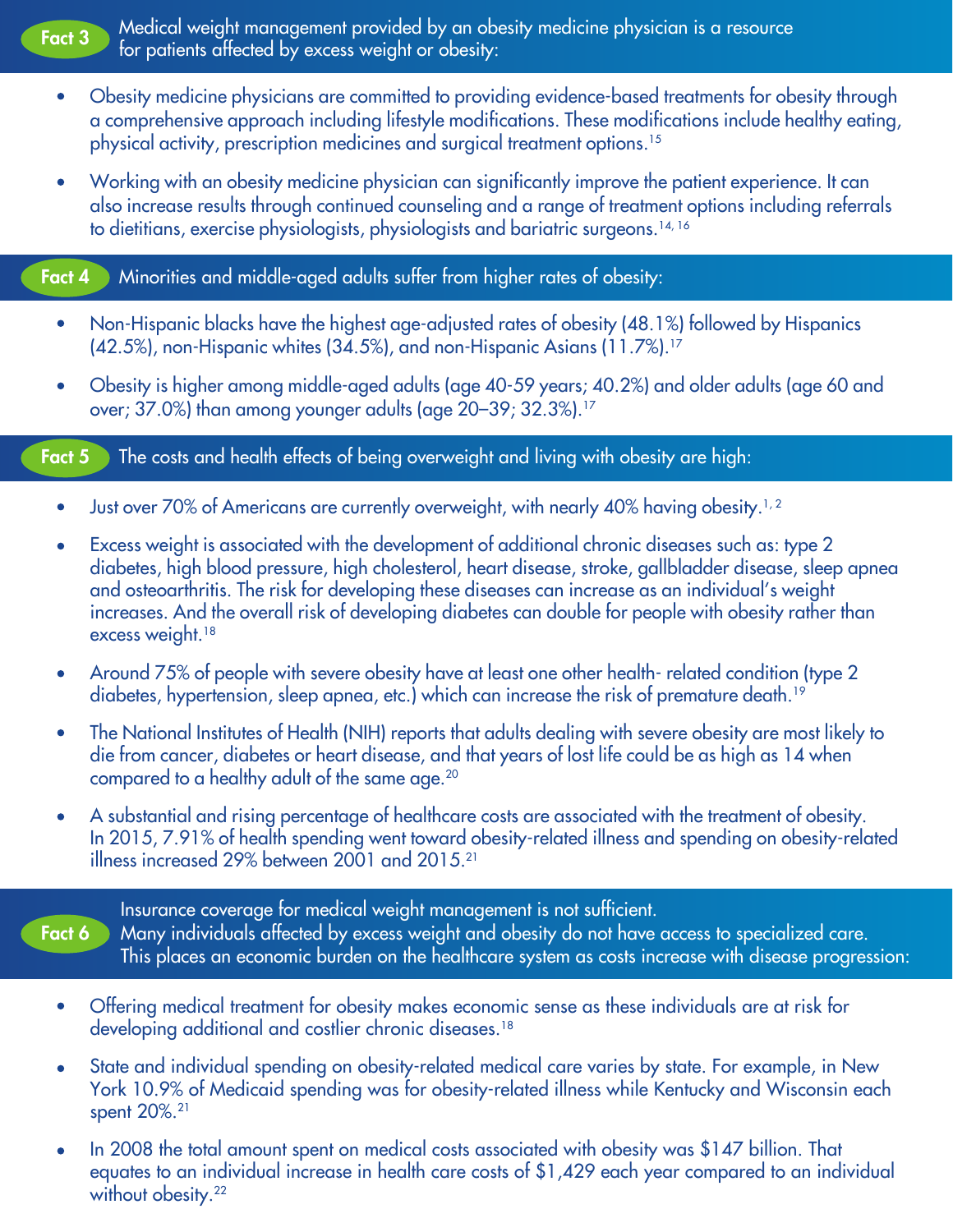#### References:

- 1. National Center for Health Statistics. (2017, May 03). Retrieved from https://www.cdc.gov/nchs/fastats/obesity-overweight.htm
- 2. Kaplan, L. M., Golden, A., Jinnett, K., Kolotkin, R. L., Kyle, T. K., Look, M., ... Dhurandhar, N. V. (2017). Perceptions of Barriers to Effective Obesity Care: Results from the National ACTION Study. Obesity, 26(1), 61-69. doi:10.1002/oby.22054
- 3. Carvajal R, Wadden TA, Tsai AG, Peck K, Moran CH. Managing obesity in primary care practice: a narrative review. Ann N Y Acad Sci. 2013;1281:191-206.
- 4. Yanovski, S. L., M. D., Yanovski, J. A., M. D., PhD. (2014). Long-term Drug Treatment for Obesity: A Systematic and Clinical Review. JAMA 1;311(1):74-86. doi: 10.1001/jama.2013.281361.
- 5. Johns Hopkins Medicine. (2015, April 6). Few Commercial Weight-Loss Programs Show Reliable Evidence of Effectiveness, Johns Hopkins Reports [Press release]. Retrieved from https://www.hopkinsmedicine.org/news/media/releases/few\_commercial\_weight\_loss\_programs\_show\_reliable \_evidence\_of\_effectiveness\_johns\_hopkins\_reports
- 6. Marion J. Franz, MS, RD; Jeffrey J. VanWormer, MS, A. et al. Weight-Loss Outcomes: A Systematic Review and Meta-Analysis of Weight-Loss Clinical Trials with a Minimum 1-Year Follow-Up. Journal of the American Dietetic Association, Volume 107, Issue 10, October 2007, Pages 1755–1767.
- 7. W Timothy Garvey, Donna H Ryan, Michelle Look, Kishore M Gadde, et.al. Two-year sustained weight loss and metabolic benefits with controlled release phentermine/topiramate in obese and overweight adults (SEQUEL): a roandomized, placebo-controlled, phase 3 extension study 1-3. Am J Clin Nutr 2012;95:297-308.
- 8. Department of Health and Human Services. (2003). Your Guide to Lowering Blood Pressure [Brochure]. Washington, DC. https://www.nhlbi.nih.gov/files/docs/public/heart/hbp\_low.pdf
- 9. Centers for Disease Control. (2017, July 18). New CDC report: More than 100 million Americans have diabetes or prediabetes [Press release]. Retrieved from https://www.cdc.gov/media/releases/2017/p0718-diabetes-report.html
- 10. Diabetes Prevention Program Research group. Diabetes Prevention Program Research Group. Reduction in the Incidence of Type 2 Diabetes with Lifestyle Intervention or Metformin. The New England Journal of Medicine. 2002, Vol. 346, No. 6.
- 11. Knutson KL, Ryden AM, Mander VA, Van Cauter E. Role of sleep duration and quality in the risk and severity of type 2 diabetes mellitus. Arch Intern Med 2006;166:1768–1764.
- 12. Kasasbeh E, Chi DS, Krishnaswamy G. Inflammatory aspects of sleep apnea and their cardiovascular consequences. South Med J 2006;99:58–67.
- 13. Samuel T. Kuna, MD; David M. Reboussin, PhD; Kelley E. Borradale, PhD; Mark H. Sanders, MD; et al, Sleep AHEAD Research Group of the Look AHEAD Research Group. Long-Term Effect of Weight Loss on Obstructive Sleep Apnea Severity in Obese Patients with Type 2 Diabetes. SLEEP 2013;36(5):641-649.
- 14. Katherine Esposito, MD, Alessandro Pontillo, MD, Carmen Di Palo, Giovanni Giugliano, MD, et al. Effect of weight loss and lifestyle changes on inflammatory markers in obese women. A randomized trial. JAMA, April 9, 2003, Vol. 289, No. 14.
- 15. B. (Ed.). (2014, March 26). The Role of the Obesity Medicine Physician. Bariatric Times. http://bariatrictimes.com/the-role-of-the-obesity-medicine-physician/